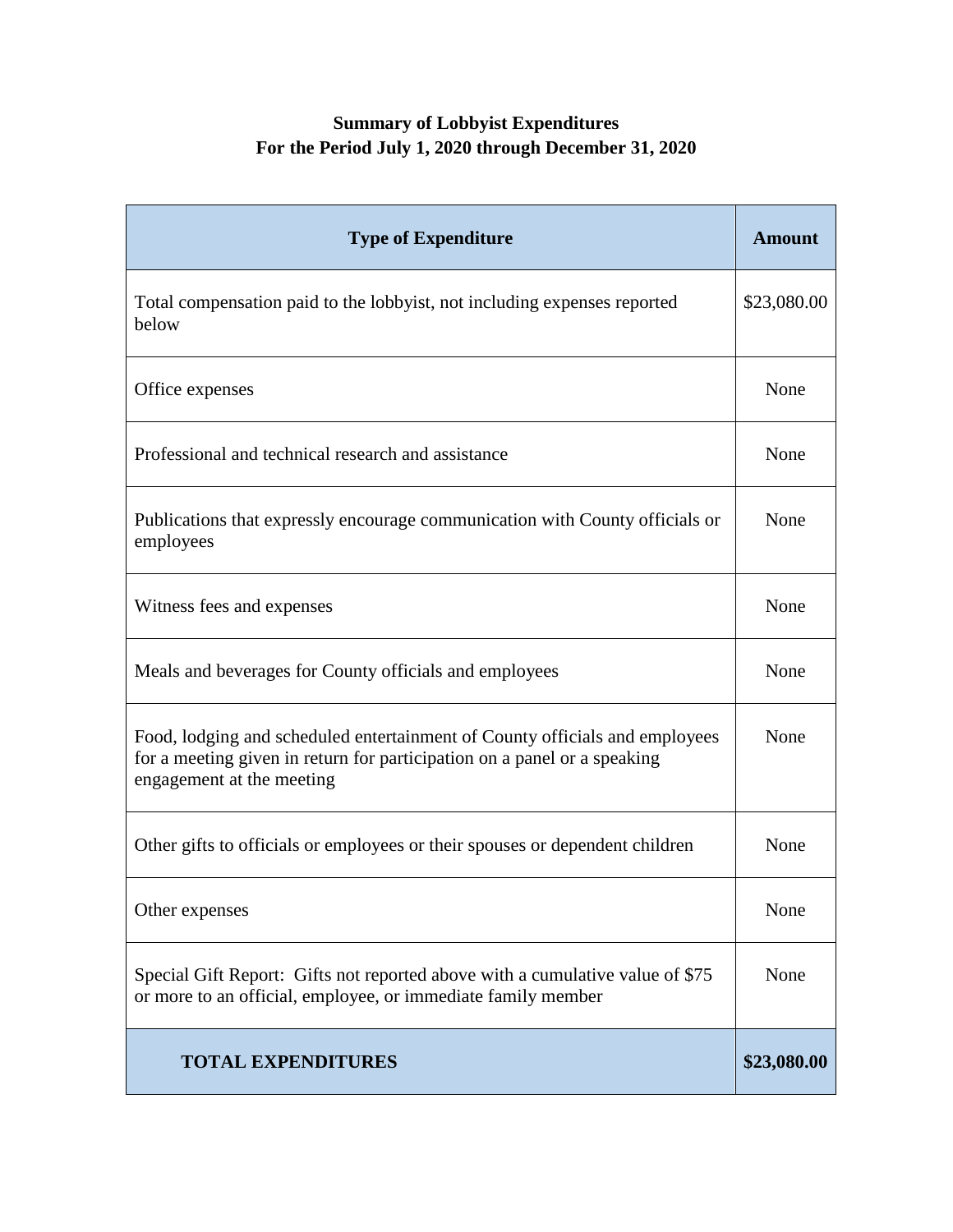## **Employer Spending For the Period July 1, 2020 through December 31, 2020**

| <b>Employer</b>                                 | <b>Total</b><br><b>Amount</b> |
|-------------------------------------------------|-------------------------------|
| Bernstein Litowitz Berger & Grossmann LLP       | \$250.00                      |
| CVS Health and all affiliated subsidiaries      | \$9,000.00                    |
| <b>Frederick County Association of Realtors</b> | \$330.00                      |
| Next Era Energy Resources, LLC                  | \$12,000.00                   |
| Wormald Corp.                                   | \$1,500.00                    |
| <b>TOTAL EMPLOYER SPENDING</b>                  | \$23,080.00                   |